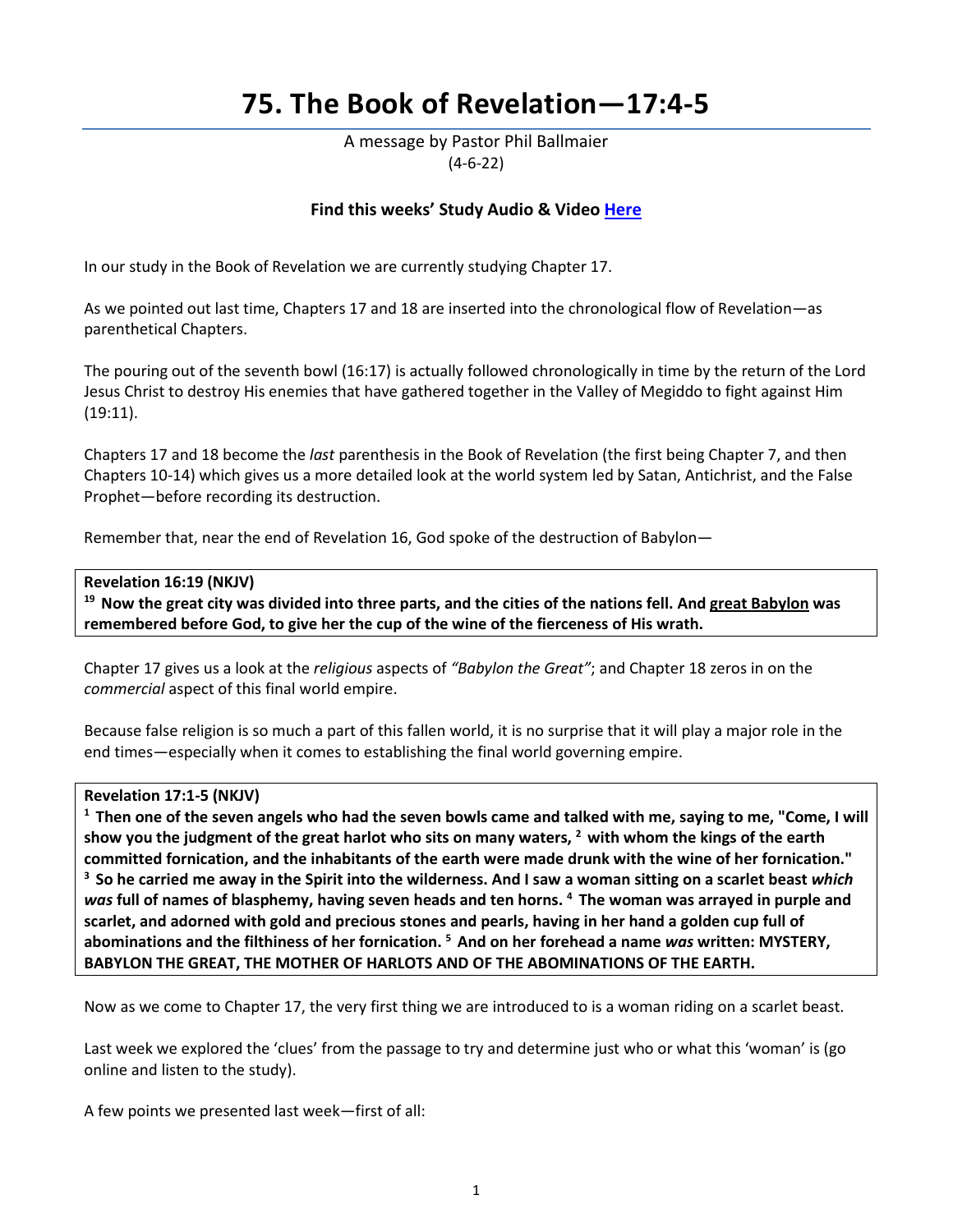# **Don't confuse the woman with the beast she rides.**

She is seated on the beast which means she is steering and controlling the beast much like a rider on a horse would dominate and control and steer the direction of that horse.

Here's the thing we must understand—in the beginning, she rides and controls the beast—but only for a time.

Initially, the **'beast'** (the 10-region world government) tolerates and even appears to 'partner' with her ('her' being the religious harlot or 'world church'—i.e., ecclesiastical, or religious Babylon) during the first half of the Tribulation Period.

But after the power of this global government is solidified, they (the 10 kings) turn on her, destroy her and replace her with the Antichrist as their global leader. We read about this in Revelation 17:16-17—

# **Revelation 17:16-17 (NKJV)**

**16 And the ten horns which you saw on the beast, these will hate the harlot, make her desolate and naked, eat her flesh and burn her with fire. 17 For God has put it into their hearts to fulfill His purpose, to be of one mind, and to give their kingdom to the beast, until the words of God are fulfilled.** 

So again, the 'beast' (Antichrist and his 10 kings) tolerates and uses this religious harlot during the first half of the Tribulation Period to gain power for their new world government.

Once their power is solidified—they no longer need her and so they turn on her (the harlot/world church) and destroy her so the Antichrist can lead this world government and establish his own religion where he is worshipped as God. (Matthew 24:15; 2 Thessalonians 2:4)

- Ecclesiastical Babylon is destroyed at the *beginning* of the last three and one-half years of the Great Tribulation.
- Commercial Babylon is destroyed at the *end* of the last three and one-half years of the Great Tribulation right before Jesus' Second Coming.

# **This harlot is dressed in purple, scarlet, gold and jewels.**

In other words, she is unashamedly wealthy, expensively adorned and outwardly attractive—to the world.

When the Church becomes so outwardly beautiful due to its great wealth so much so that the world honors it that's always a 'red flag' for the Church of Jesus Christ. ('*For what is highly esteemed among men is an abomination in the sight of God.'*—Luke 16:15)

# **She carries in her hand a golden cup.**

# **Revelation 17:4 (NKJV)**

**<sup>4</sup>**The woman was arrayed in purple and scarlet, and adorned with gold and precious stones and pearls, **having in her hand a golden cup full of abominations and the filthiness of her fornication.**

A golden cup is expensive and beautiful to behold—something in the Old Testament that was used in the worship of God in the Temple.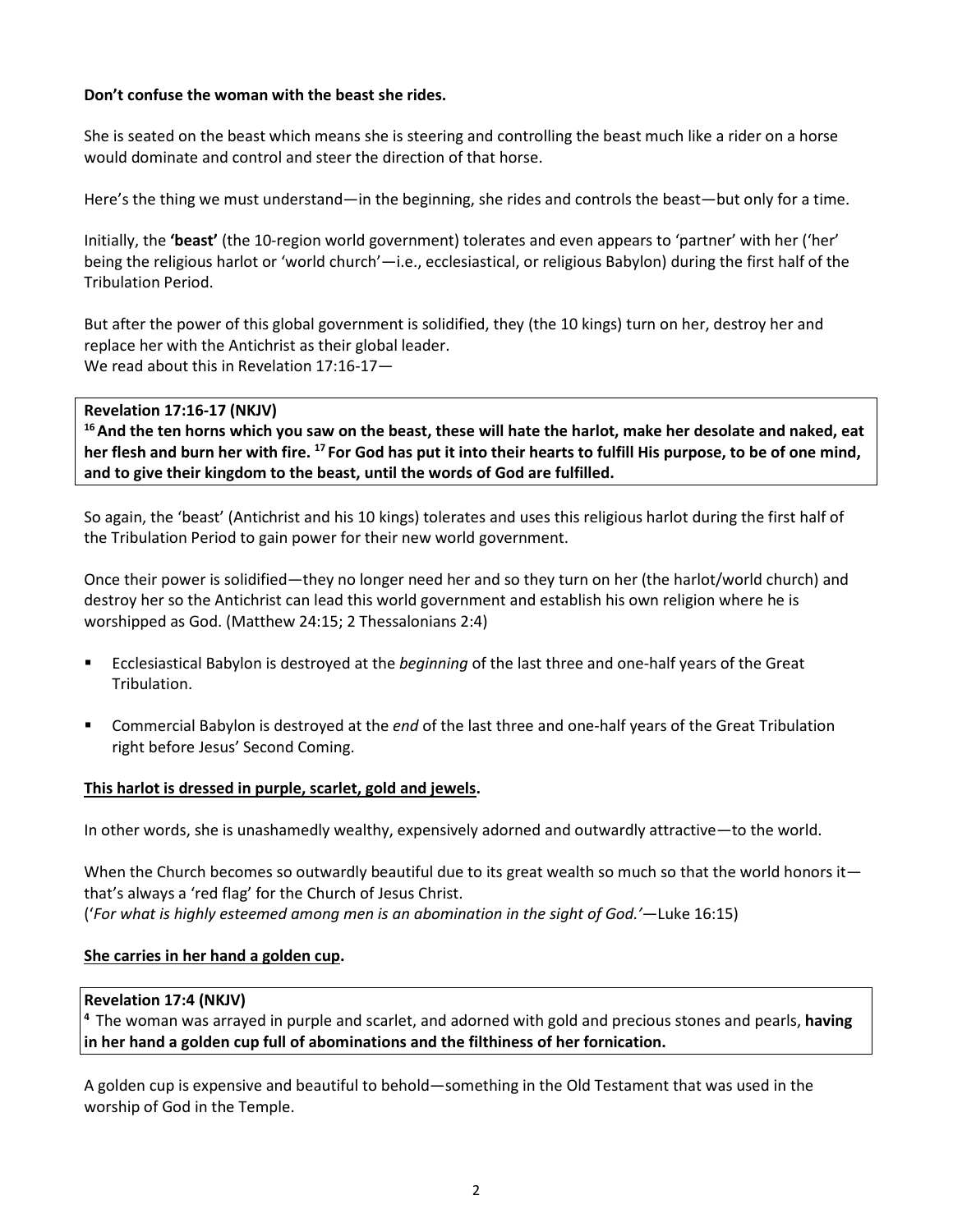However, a golden cup was not used when Jesus first instituted communion since those in the upper room that night were simple fishermen, and a golden goblet was the cup of a king. Also, remember that John is a first century guy whom God transported 2000 into the future.

The Church he remembers was poor and persecuted (and yet victorious over the world)—this church he is looking at in Revelation 17 is rich and admired by the world.

John knows this is not the true Church he remembers—the true Church of Jesus Christ would never be in possession of such an ornate and expensive cup to use in the worship of God.

And yet he sees this harlot (world church) holding such a golden cup (one that's filled with abominations)—this is not the true Church of Jesus Christ it's a monstrosity a hideous abnormality.

Many commentators associate this golden cup with the golden chalice used by the Roman Catholic Church (RCC) during the Mass (listen to last week's study).

# **Revelation 17:1 (NKJV)**

**1 Then one of the seven angels who had the seven bowls came and talked with me, saying to me, "Come, I will show you the judgment of the great harlot who sits on many waters,** 

In Chapters 17 and 18, **'Mystery Babylon'** is called a **"harlot"** 4 times and the **"great city"** 8 times—so she is both a harlot and a city.

Many commentators think what is in view is the Roman Catholic Church and the Vatican.

It says she sits upon **"many waters"**—this is explained in v.15:

# **Revelation 17:15 (NKJV)**

**15 Then he said to me, "The waters which you saw, where the harlot sits, are peoples, multitudes, nations, and tongues.** 

So, this is a *universal* church, encompassing people from all over the world (the word 'catholic' means 'universal').

# **Revelation 17:1-2 (NKJV)**

1 Then one of the seven angels who had the seven bowls came and talked with me, saying to me, "Come, I will show you the judgment of the great harlot who sits on many waters, **2 with whom the kings of the earth committed fornication, and the inhabitants of the earth were made drunk with the wine of her fornication."** 

The kings of the earth joined with her and were intoxicated with **"the wine of her fornication (idolatry)".**

It is a fact of history that for 1500 years it was the RCC that controlled the countries of Europe.

She (the RCC) was very powerful and held enormous control over the kings of Europe who feared being excommunicated for not following the popes demands. You see, the RCC taught back then (and still teaches today) that there is only salvation thru the RCC and being in good standing in the RCC—excommunication meant you were doomed to spend eternity in hell).

And because the popes held the fear of excommunication (hell) over the heads of the kings of Europe—they therefore gave the popes their loyalty and did their bidding.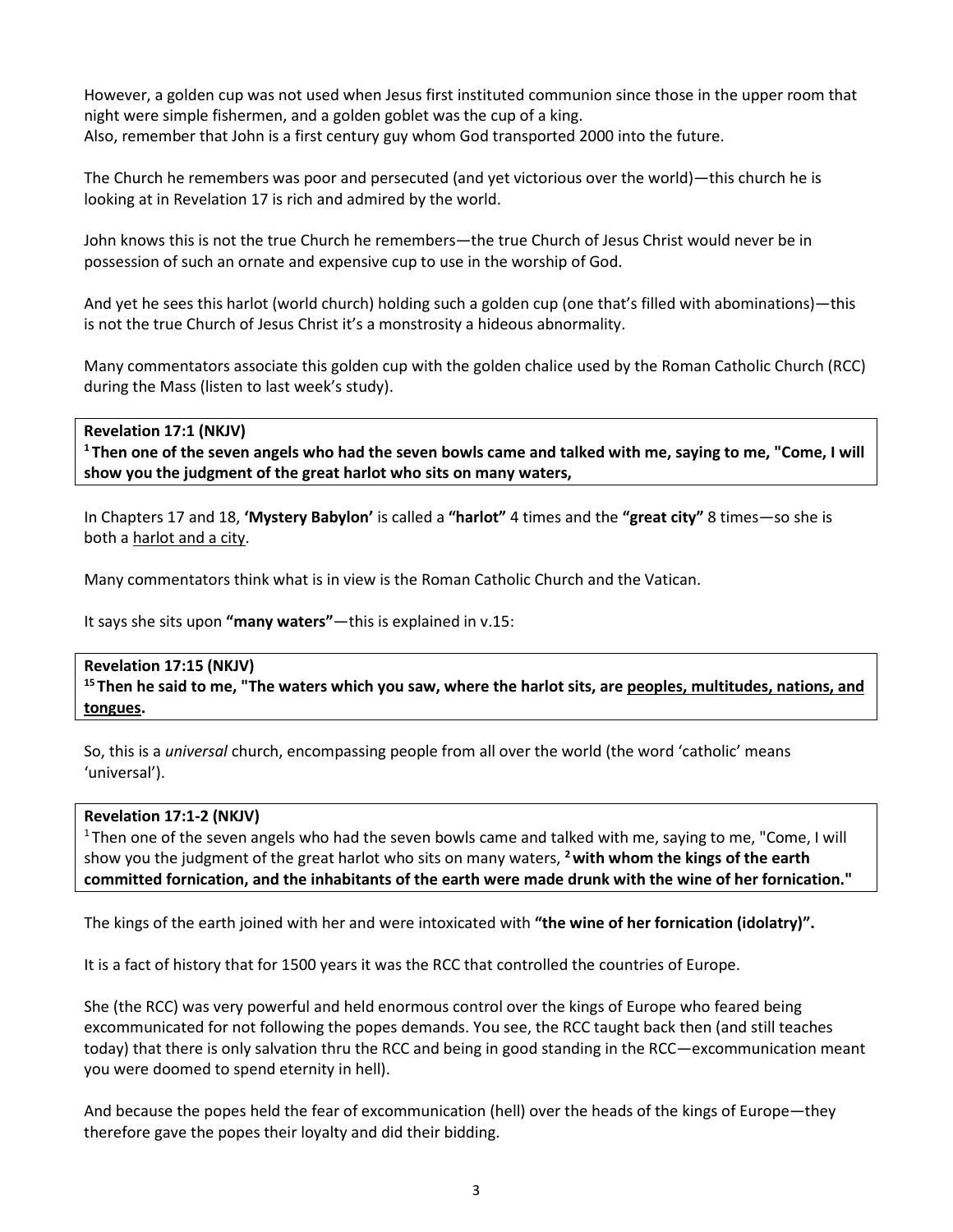Now listen, the Church was never intended by God to rule on earth until her Bridegroom returns and she is wed to Him and sits with Him on His throne—and then and only then will we reign on the earth alongside the true King, the Lord Jesus Christ (2 Timothy 2:12; Revelation 20:6).

# **Revelation 17:3 (NKJV)**

**3 So he carried me away in the Spirit into the wilderness. And I saw a woman sitting on a scarlet beast** *which was* **full of names of blasphemy, having seven heads and ten horns.** 

 $\triangleright$  You might want to read Isaiah 47 and 48 this week.

Verse 9 tells us that the **'seven heads'** of the **'scarlet beast'**—are actually seven mountains (we will talk about this next time).

This **'scarlet beast'** is the same one described in 13:1 where the beast is the final world empire under the Antichrist.

# **Revelation 17:4 (NKJV)**

**4 The woman was arrayed in purple and scarlet, and adorned with gold and precious stones and pearls, having in her hand a golden cup full of abominations and the filthiness of her fornication.** 

**"Purple"** was the dominant color of Roman imperialism—in fact, each of the members of the Roman Senate wore a purple band on their robes and the emperor wore robes of all purple.

**"Scarlet"** is the official color of the Vatican.

If you tour the Vatican and their art treasures, you will see a number of paintings of a woman seated upon a scarlet beast—that they themselves will tell you represents the RCC!

In fact, from what I am told by those who have gone to the Vatican, there is a large tapestry in one location and on that tapestry is a scarlet-colored beast with 7 heads and the  $7<sup>th</sup>$  head with 10 horns.

There is a prostitute riding that beast, just like in Rev.17 and there's a sign under it that says, **"The Mother Church."**

Verse 4 talks about **"a golden cup full of abominations"—**abominations in Scripture are synonymous with *idolatry* (one example being Isaiah 44:19).

**"Blasphemy" (verse 3)** in this context would include any doctrine that attempts to add to, subtract from or modify in any way what God has done.

One primary example would be when groups or individual teachers try to add works to faith as a way of attaining salvation.

> **No doubt the biggest lie the devil has ever fed the human race is the lie that you go to heaven by being good that heaven is a reward for deserving people.**

> > **That is the lie of religion.**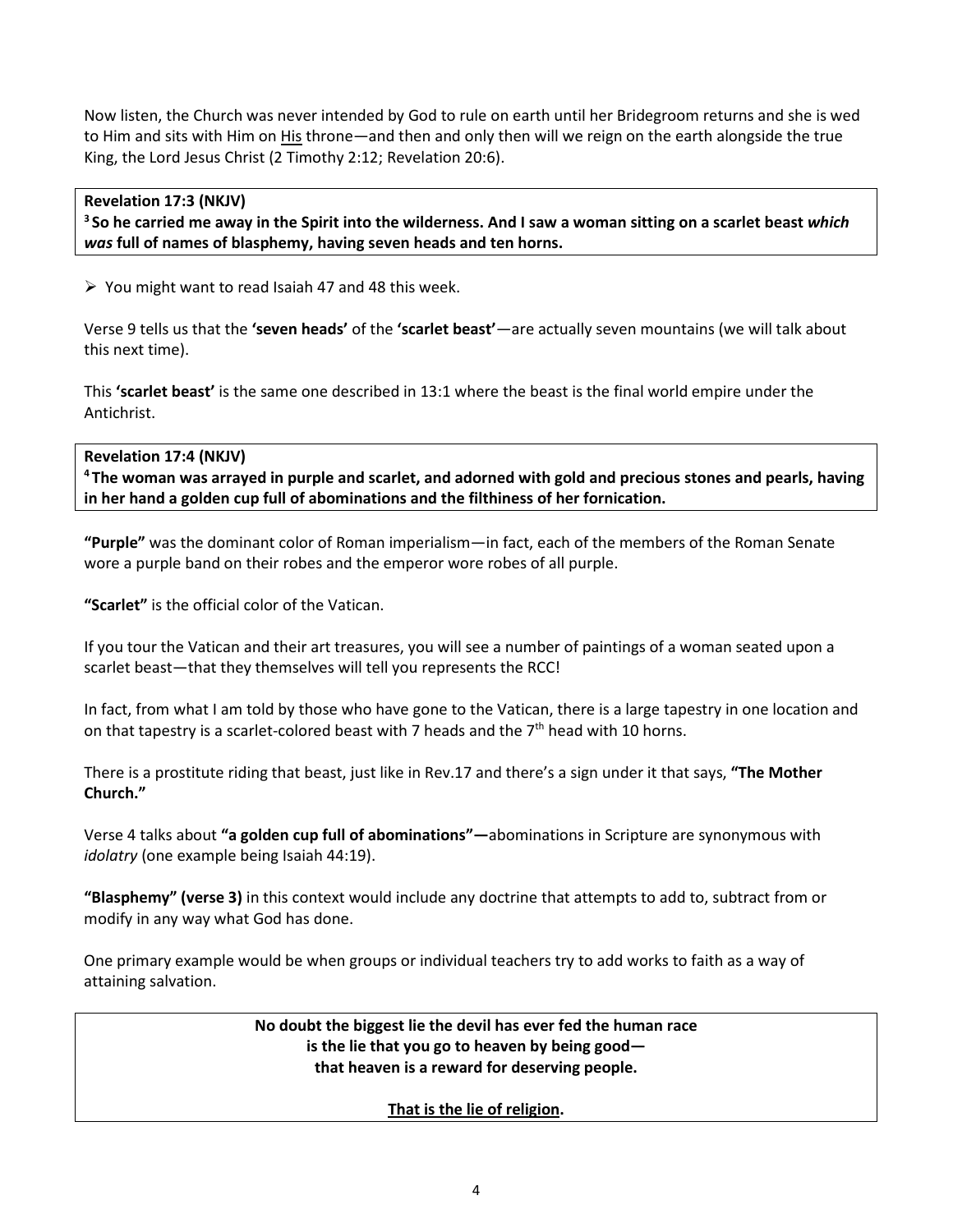All religions got their start in the Garden of Eden when Adam and Eve disobeyed God and tried to cover their shame (sin) with the works of their hands (fig leaves) which God did not accept but instead covered them with the skins of animals—why?

Is it because animal skins cover better than fig leaves—no. It was to lay down a principle that sin can only be covered (atoned for) by blood:

# **Hebrews 9:22 (NKJV)**

 $22$  And according to the law almost all things are purified with blood, and without shedding of blood there is no remission.

#### **Leviticus 17:11 (NKJV)**

11 For the life of the flesh *is* in the blood, and I have given it to you upon the altar to make atonement for your souls; for it *is* the blood *that* makes atonement for the soul.'

This became the basis for all false religion (Adam and Eve trying to cover their sin with the works of their hands).

There are really only two 'religions' in the world—

- the religion of *human achievement*, and
- the religion of *divine accomplishment*.

Every religion and religious system in the world apart from Christianity falls under the category of human achievement—what *we* do for God to earn His favor.

Only Christianity (which is not a religion but a relationship) falls under the category of divine accomplishmentwhat *God* has done for us.

# **Religion says "DO"—Christianity says "DONE" (as in "it is finished"—John 19:30).**

Religion comes from man and is an expression of his pride (to show he's good enough to work for and earn a place in heaven)—and therefore it is man-centered and works oriented.

Christianity comes from God and is Christ-centered and grace oriented (i.e., 'salvation isn't something we earn by works it is free gift we receive by faith'—Ephesians 2:8-9).

Trying to add any work or works (no matter how religious and well intentioned they might be) to the completed work of Jesus on Calvary's Cross as a way of earning salvation—is an abomination in the sight of God Who will not share His glory for the work He has done with anyone!

I grew up in the RCC and we were taught that religious practices and observances like—the lighting of candles, the keeping of holy days, praying the rosary, the abstaining from food during lent and other acts of 'piety' would earn us 'installments' of grace that would accrue and eventually earn the faithful Catholic their salvation.

For centuries the RCC taught (and still teaches) that we must punish ourselves as a way of paying for our sins and lessen our time in purgatory. So faithful Roman Catholics, in extreme forms of piety, would (and still do) walk barefoot on rocky roads while flagellating themselves with whips until their feet and backs were raw and bloody as a way of earning God's favor and meriting heaven.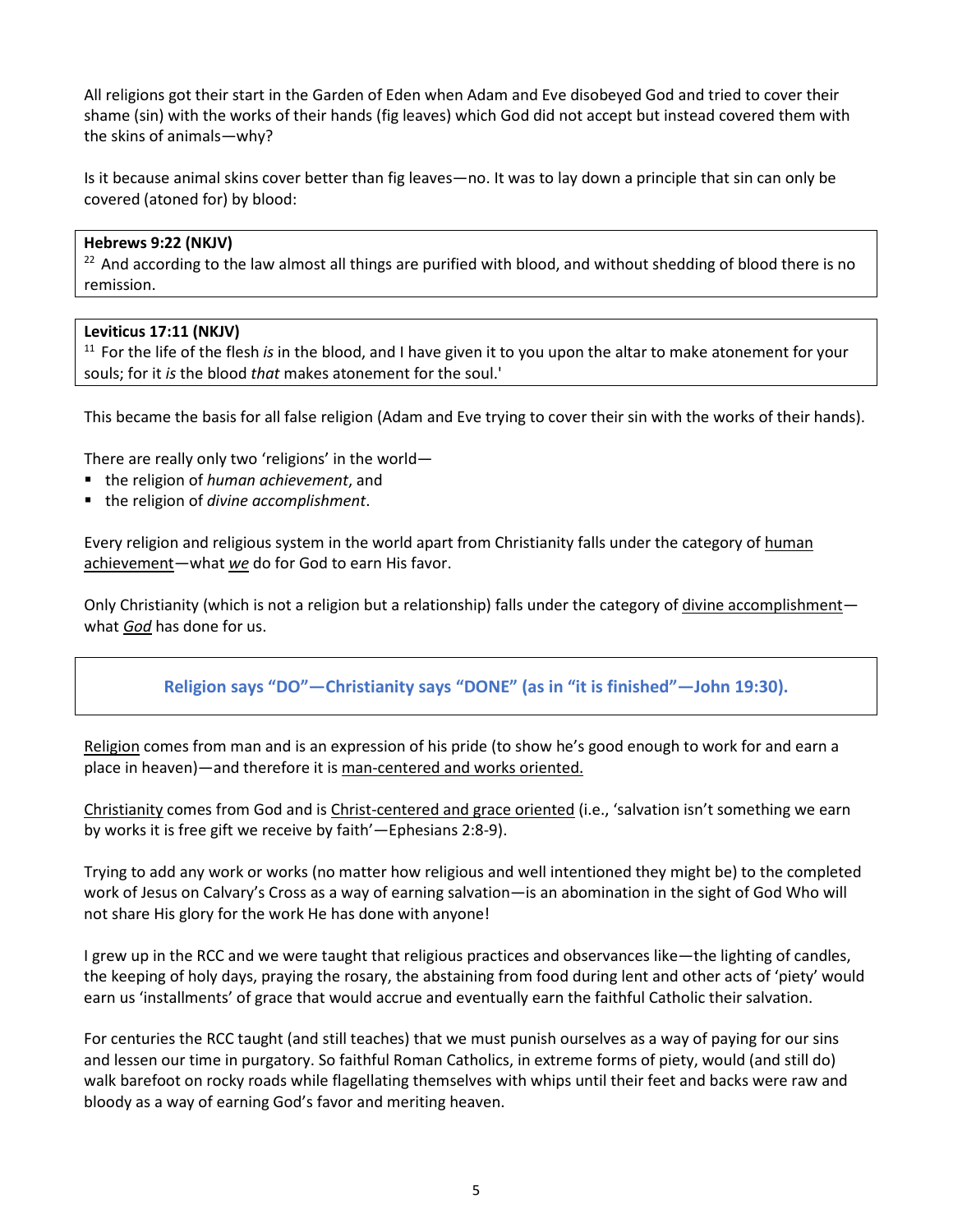This is an unmitigated blasphemy against the completed work of Jesus Christ Who said from the cross, *"It is finished"* (John 19:30)—also:

#### **Isaiah 53:5-6 (NKJV)**

5 But He *was* wounded for our transgressions, *He was* bruised for our iniquities; The chastisement for our peace *was* upon Him, And by His stripes we are healed. 6 All we like sheep have gone astray; We have turned, every one, to his own way; And the LORD has laid on Him the iniquity of us all.

Anyone who offers God the works of their hands as a way of atoning for their sins and earning heaven are practicing false religion no matter how sincere and well-intentioned, they might be.

Jesus said in John 4 that the Father is looking for *'true worshippers'* who will worship Him in Spirit and in truth.

By Jesus saying that the Father is looking for 'true worshippers' it implies there are false worshippers in the world—that not all roads lead to heaven, *"there is a way that seems right to a person but in the end, it leads to eternal death."* (Proverbs 14:12)

Paul hits this hard in the book of Galatians—*"If human works, rituals, ceremonies, sacrifices etc. could save us then Christ died in vain."* (Galatians 2:21)

Seeking to add anything in the way of human works to earn your salvation is blasphemy and will damn you to hell for all eternity—as one pastor put it: *"If you add one once of works to a billion pounds of grace you would negate grace."*

In other words, you forfeit grace (God will not offer you grace anymore) and have divorced yourself from the completed work of Christ on Calvary's Cross. (Galatians 5:2-4) In other words, what Jesus did in paying for your sins will not help you at all if you try to add to it in anything in the way human works as a way of *"helping"* to purchase or earn salvation.

#### **Galatians 3:1-3 (NLT2)**

 $1$  Oh, foolish Galatians! Who has cast an evil spell on you? For the meaning of Jesus Christ's death was made as clear to you as if you had seen a picture of his death on the cross.  $^2$  Let me ask you this one question: Did you receive the Holy Spirit by obeying the law of Moses? Of course not! You received the Spirit because you believed the message you heard about Christ.<sup>3</sup> How foolish can you be? After starting your Christian lives in the Spirit, why are you now trying to become perfect by your own human effort?

#### **John 1:29 (NKJV)**

 $29$  The next day John saw Jesus coming toward him, and said, "Behold! The Lamb of God who takes away the sin of the world!

# **Psalm 49:6-9 (NKJV)**

<sup>6</sup> Those who trust in their wealth And boast in the multitude of their riches, <sup>7</sup> None of them can by any means redeem *his* brother, Nor give to God a ransom for him-- 8 For the redemption of their souls *is* costly…

#### **1 Peter 1:19 (NKJV)**

 $19$  but with the precious blood of Christ, as of a lamb without blemish and without spot.

The RCC teaches that it's faith plus works that saves a person—we evangelicals respond, *"We are not saved by faith plus works—we are saved by a faith that works."*